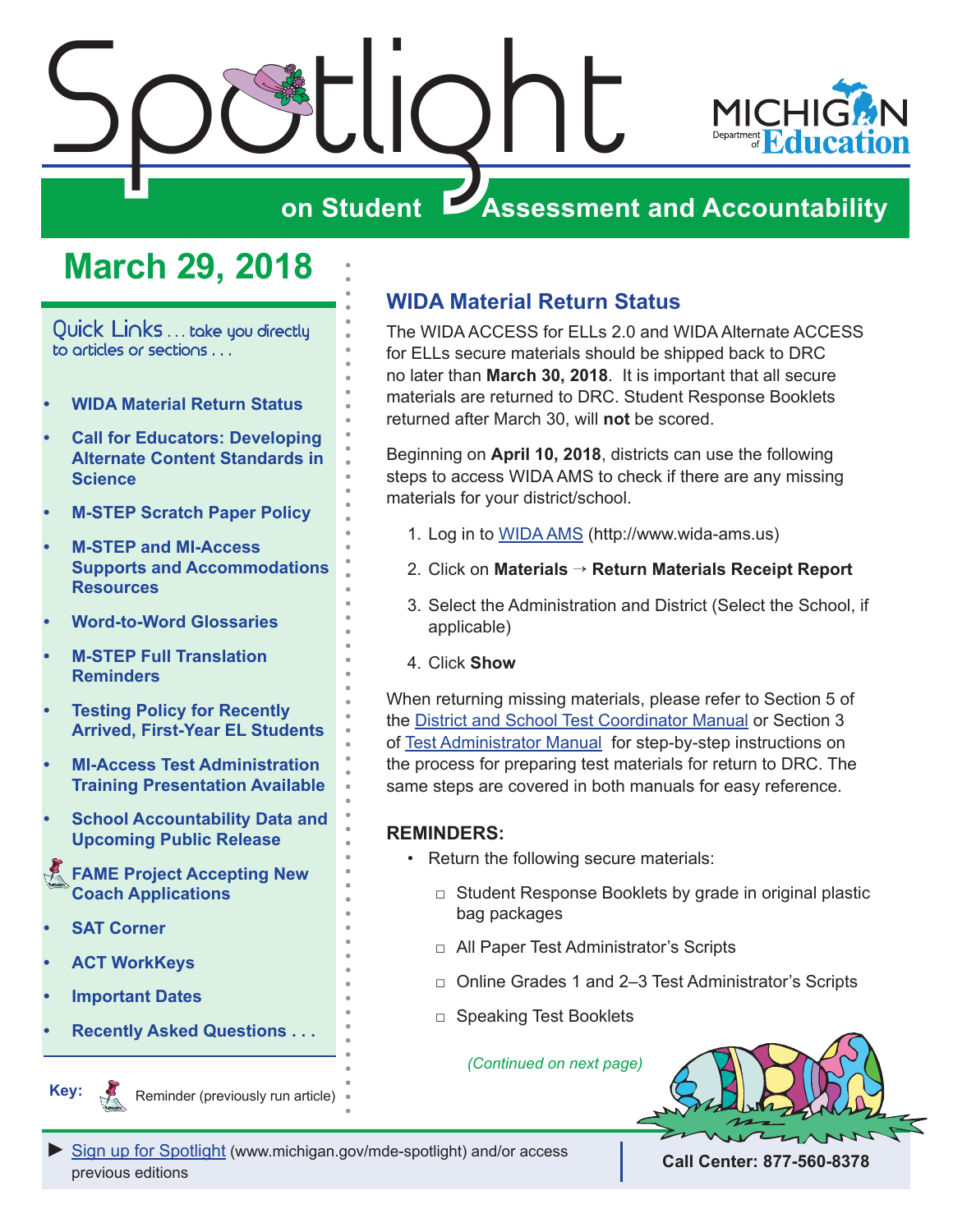- <span id="page-1-0"></span>□ Listening and Speaking Tests CDs
- $\Box$  All used and unused large print and braille test materials
- □ Alternate ACCESS for ELLs Listening/ Reading/Speaking Test Booklets
- □ Kindergarten ACCESS for ELLs ancillary materials
- Do not return the following materials. Securely destroy them at the school/district:
	- □ Packing Lists\*
	- □ Security Checklists\*
	- □ Non-Disclosure and User Agreement\*
	- □ school box range sheet
	- □ Grades 4-12 Test Administrator's Scripts
	- □ any unused labels

\*these documents should be kept on file after testing, at least until score reports are received

- Do not return the following non-secure materials:
	- □ State Specific Directions
	- □ District and School Test Coordinator Manual
	- $\neg$  Test Administrator Manual

Please contact UPS at 1-866-857-1501 the day before you want a pickup scheduled. Before you call UPS, count the number of boxes you have to be picked up. Please make a note of the UPS tracking numbers on the UPS labels placed on the boxes for shipping. UPS will ask for one of these tracking numbers to schedule a pickup.

All boxes must be kept in a secure location until the UPS driver arrives for pickup.

Please contact DRC Customer Support with any questions at [WIDA@DataRecognitionCorp.com](mailto:WIDA%40DataRecognitionCorp.com?subject=) or 1-877-560-8378, Option 5.

## **Call for Educators: Developing Alternate Content Standards in Science**

In the fall of 2015, the Michigan State Board of Education approved new content expectations for science. Since that time, these expectations have been used as a foundation for science instruction in the state of Michigan. Starting in the spring of 2018, state level assessments aligned to these new standards are being piloted.

Michigan is committed to high achievement standards for all students. Beginning Fall 2018, the Michigan Department of Education (MDE) will begin the process of creating new "alternate content standards" in science that align to the Michigan K-12 Science standards. Once developed and approved, new alternate standards will serve as the foundation for science instruction for students with the most significant cognitive disabilities, as well as the state alternate assessment in science (MI-Access).

The MDE Office of Educational Assessment and Accountability, is seeking both general education and special education teachers to serve on panels that will develop these alternate content standards. Each panel will consist of:

- three General Education science teachers who are currently teaching or supervising instruction
- two Special Education teachers who are actively teaching to the English language arts

#### *(Continued on next page)*

**Call Center: 877-560-8378** (select appropriate option) for assistance with assessment or accountability issues

Morch 29, 2018 [Quick Links](#page-0-0) / [SAT Corner](#page-7-1) / [ACT WorkKeys](#page-9-1) / [Important Dates](#page-13-1) / [RAQ](#page-15-1) 2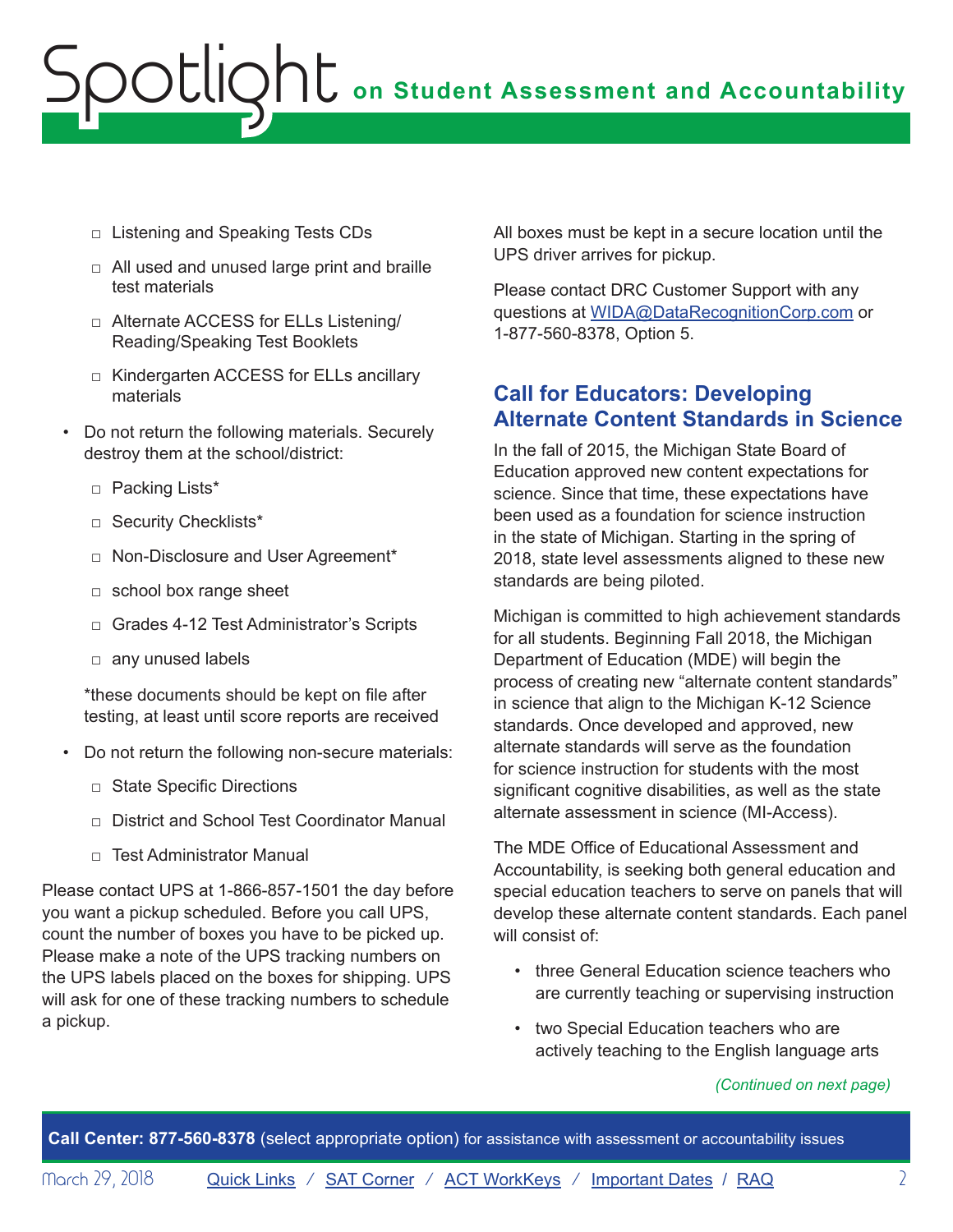<span id="page-2-0"></span>and/or mathematics high range of complexity (to students who typically take the Functional Independence assessment);

- two Special Education teachers who are actively teaching to the English language arts and/ or mathematics medium range of complexity, to students who typically take the Supported Independence assessment
- two Special Education teachers who are actively teaching to the English language arts and/or mathematics low range of complexity, to students who typically take the Participation assessment
- one "other" Special Education personnel such as a director, supervisor, test coordinator, ISD consultant, or higher education representative

**Please note:** Participants are expected to attend all ten (10) sessions. Please sign up only if you anticipate being able to attend all sessions (see application for dates). Interested educators are encouraged to seek approval from their district as soon as possible (sub reimbursement and State Continuing Education Clock Hours are available).

We hope to have panels selected and notified by **June 10, 2018**. To apply for participation as a member of the educator panels, please complete the [online](https://www.surveymonkey.com/r/MIA_Science_EdPanels)  [application form](https://www.surveymonkey.com/r/MIA_Science_EdPanels) (https://www.surveymonkey.com/r/ MIA\_Science\_EdPanels) no later than **May 15, 2018**.

# **M-STEP Scratch Paper Policy**

The M-STEP Scratch Paper policy provides detailed directions about the use of scratch paper during testing, and for the secure handling of used scratch paper during breaks and after testing.

For mathematics, scratch paper is allowed for all test sessions and test parts for both online and paper/ pencil testers. Blank graph paper is allowed for grades 6-8 and is included in material orders or available for download on the [M-STEP web page](www.michigan.gov/mstep) ([www.](www.michigan.gov/mstep) [michigan.gov/mstep](www.michigan.gov/mstep)) under **Current Assessment Administration**.

In English language arts, science, and social studies, blank lined or unlined scratch paper is allowed in all test sessions and all test parts for both online and paper/pencil testers.

New scratch paper must be distributed at the start of each new test.

As a reminder, used scratch paper is a secure material. Used scratch paper may be collected and saved during breaks or for completion of the test when the following conditions are met:

- student's name is on the scratch paper
- scratch paper is returned with all other secure materials immediately at the end of the test session to the Building Assessment Coordinator, to be secured in a locked storage area

After testing, all scratch paper must be securely destroyed.

The complete M-STEP Scratch Paper Policy can be found in the [M-STEP Test Administration Manual](http://www.michigan.gov/documents/mde/Spring_2018_M-STEP_TAM_612623_7.PDF)  [\(TAM\)](http://www.michigan.gov/documents/mde/Spring_2018_M-STEP_TAM_612623_7.PDF) in Appendix B, page 87. The TAM is available on the [M-STEP web page](www.michigan.gov/mstep) ([www.michigan.gov/mstep\)](www.michigan.gov/mstep) under **Current Assessment Administration**.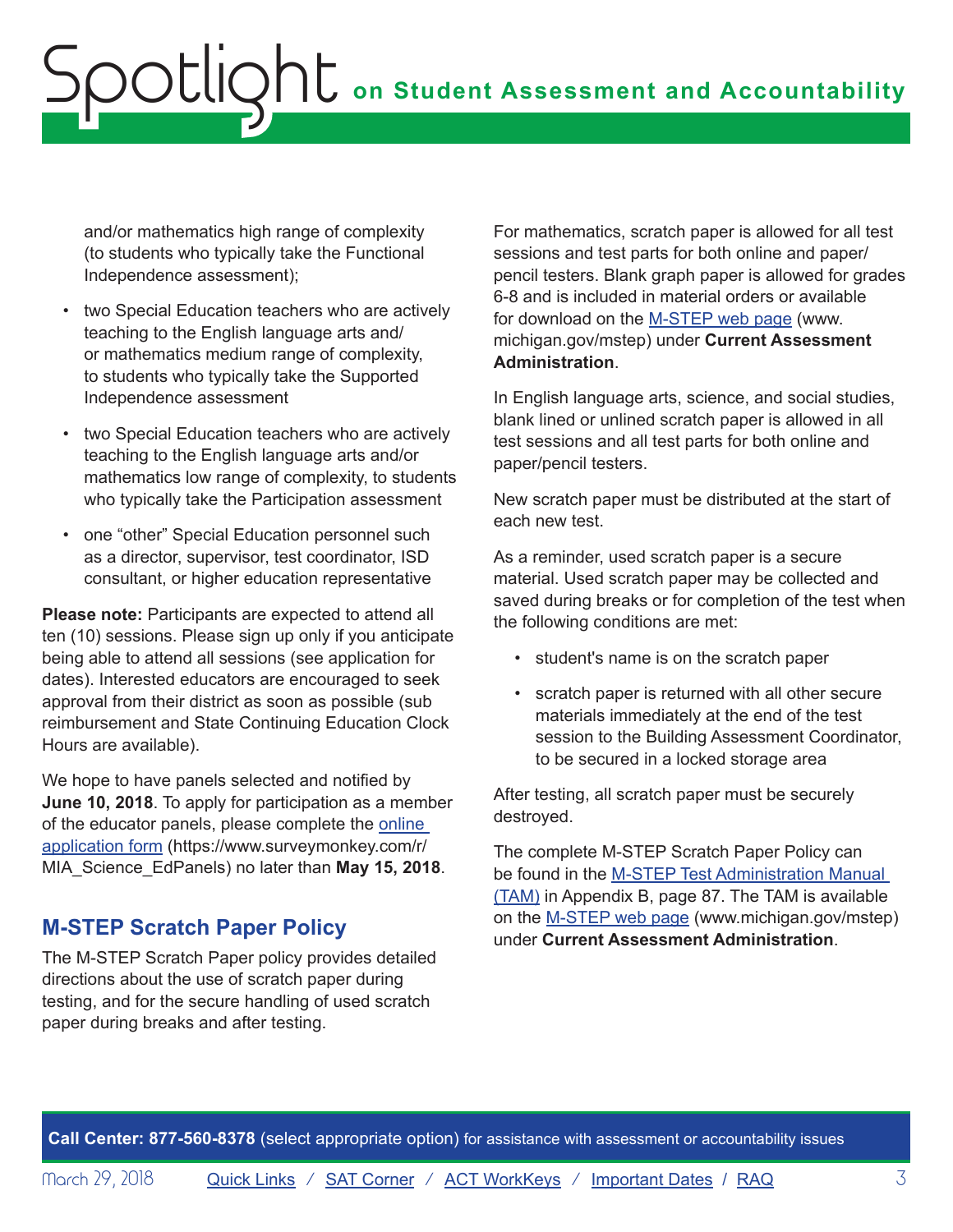## <span id="page-3-0"></span>**M-STEP and MI-Access Supports and Accommodations Resources**

Do you have questions about what tools, designated supports, and accommodations are available or allowable for the M-STEP and MI-Access tests? If the answer is "yes," you should take a look at the [Supports](http://www.michigan.gov/documents/mde/M-STEP_Supports_and__Accommodations_Table_477120_7.pdf)  [and Accommodations Table](http://www.michigan.gov/documents/mde/M-STEP_Supports_and__Accommodations_Table_477120_7.pdf) located on the [M-STEP](www.michigan.gov/mstep) ([www.michigan.gov/mstep\)](www.michigan.gov/mstep) and [MI-Access](http://www.michigan.gov/mi-access) ([www.](http://www.michigan.gov/mi-access) [michigan.gov/mi-Acces](http://www.michigan.gov/mi-access)s) web pages under **Student Supports and Accommodations**.

This document provides detailed information on the following:

- what is available for each M-STEP and MI-Access content area assessment
- a short description of the support
- additional resources that must be used in conjunction with the support
- how the support or accommodation may be accessed (enabled in eDIRECT, ordered, etc.)

Educators are strongly encouraged to review this document to ensure that appropriate and valid tools, designated supports, and accommodations are provided to students.

## **Word-to-Word Glossaries**

### **College Board-Approved vs. M-STEP and MI-Access**

Educators should note that Office of Educational Assessment and Accountability (OEAA) list of [Word-to-](http://www.michigan.gov/documents/mde/M-STEP_Word-to-Word_Bilingual_Dictionary_477115_7.pdf)[Word bilingual dictionaries for M-STEP and MI-](https://www.michigan.gov/documents/mde/College_Board_Word_to_Word_Glossaries_635496_7.pdf)Access, located on the [M-STEP](www.michigan.gov/mstep) (www.michigan.gov/ mstep) and [MI-Access \(](http://www.michigan.gov/mi-access)www.michigan.gov/mi-access) web pages under **Student Supports and Accommodations**, is not the same list of [word-to](http://www.michigan.gov/documents/mde/2018_SAT_Suite_Glossary_List_606190_7.pdf)[word glossaries approved by College Board,](http://www.michigan.gov/documents/mde/2018_SAT_Suite_Glossary_List_606190_7.pdf) which is located on the MME [web page](www.michigan.gov/mme) (www.michigan.gov/ mme) under **Student Supports and Accommodations**.

The purpose of the OEAA list is to provide educators with a starting point for these resources if they are not currently available in the district.

In contrast, the list provided by College Board for use on the SAT assessments is an exclusive list of wordto-word glossaries that must be used if this support type is offered to a student.

# **M-STEP Full Translation Reminders**

As is outlined in the [Supports and Accommodations](http://www.michigan.gov/documents/mde/M-STEP_Supports_and__Accommodations_Table_477120_7.pdf)  [Table,](http://www.michigan.gov/documents/mde/M-STEP_Supports_and__Accommodations_Table_477120_7.pdf) options for translating the M-STEP assessments into languages other than English vary across content areas. On the following pages is a succinct view of what is allowable and available for students who **are able to better show their content knowledge in a language other than English**.

**Note:** All documents linked in this article can be found on the [M-STEP web page](www.michigan.gov/mstep) (www.michigan.gov/mstep) under **Student Supports and Accommodations.**

#### *(Continued on next page)*

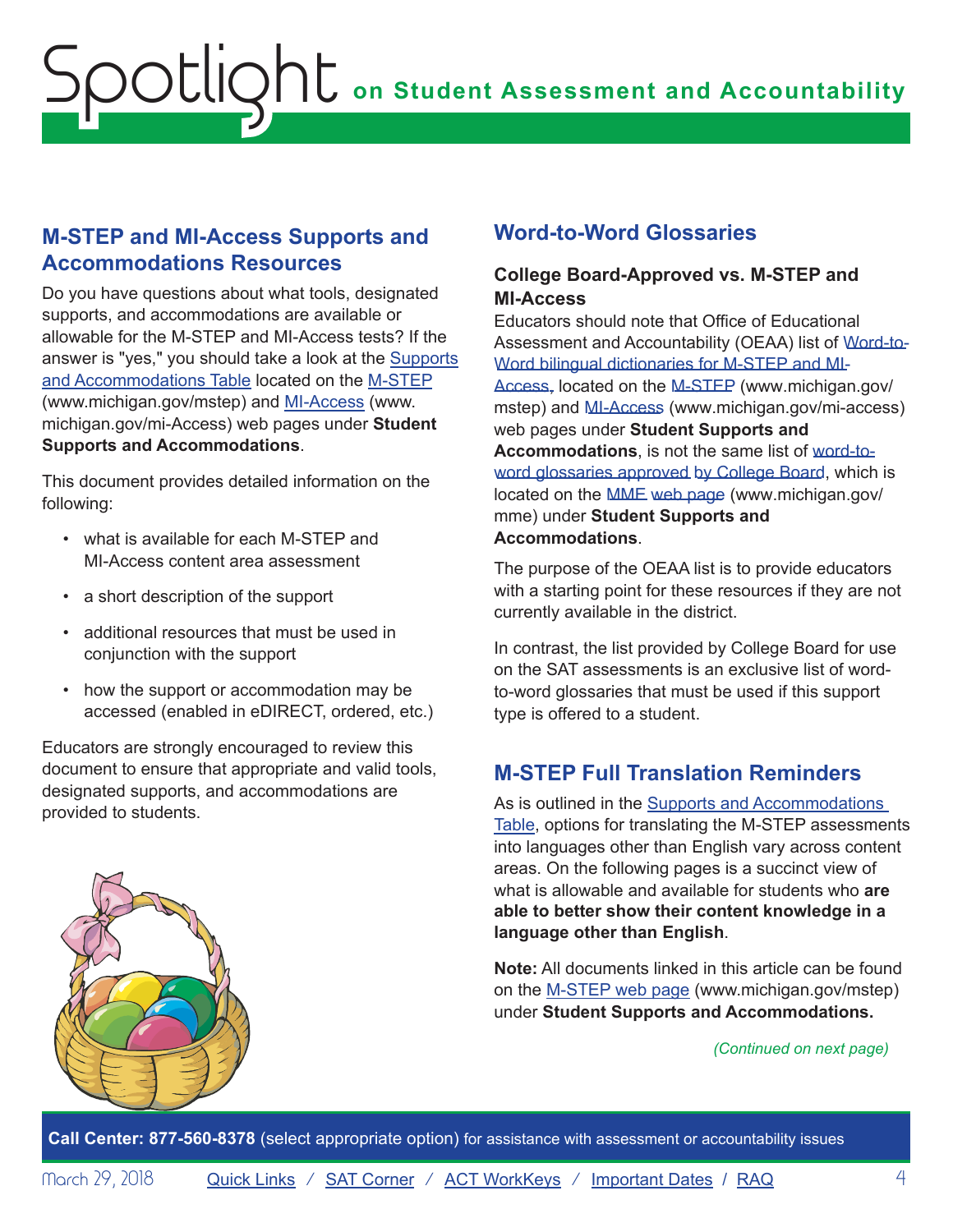**on Student Assessment and Accountability**

#### **Mathematics – Online or Paper/Pencil**

#### **Stacked Spanish**

- Shows students the directions and test questions in Spanish and English; must be enabled in eDIRECT prior to printing test tickets.
- Can be administered in groups.

Spotlight

• Can be used in conjunction with an in-person oral translation by a test administrator/proctor using the [Spanish Read-Aloud Guidelines.](http://www.michigan.gov/documents/mde/Math_Read-Aloud_Spanish_Guidelines_512131_7.pdf)

#### **Translating Directions and Test Questions Orally Into Spanish or Arabic**

- Test administrators/proctors may orally translate the English test content to a student.
- Students in the same grade level who are using the Stacked Spanish form can be administered the test in small groups of 5 students or less.
- **Online Students** receiving an oral translation into Arabic must have the test administered individually because the assessment is not a fixed form test.
- **Paper/Pencil Students** receiving an oral translation into Arabic can have the test administered in small groups.
- Test administrators/proctors **must** use the [Spanish](http://www.michigan.gov/documents/mde/Math_Read-Aloud_Spanish_Guidelines_512131_7.pdf) or [Arabic Read-Aloud Guidelines](http://www.michigan.gov/documents/mde/Arabic_Read-Aloud_Guidelines_M-STEP_Mathematics_536798_7.pdf) when translating test content.
- Test administrators/proctors must use the [Guidelines for Use of Translators](http://www.michigan.gov/documents/mde/Recommended_Qualifications_and_Guidelines_for_Use_of_Interpreters.final_480015_7.pdf).

#### **Translating Directions and Test Questions Into Languages Other Than Spanish**

- Test administrators/proctors may orally translate the test content to a student.
- **Online Students** must be administered the test individually because of the adaptive nature of the test.
- **Paper/Pencil Students** can be administered in small groups of 5 students or less receiving an oral translation in the same language.
- Test administrators/proctors must use the [Guidelines for Use of Translators](http://www.michigan.gov/documents/mde/Recommended_Qualifications_and_Guidelines_for_Use_of_Interpreters.final_480015_7.pdf).

#### **Science and Social Studies - Online**

• No online translation options are available.

*(Continued on next page)*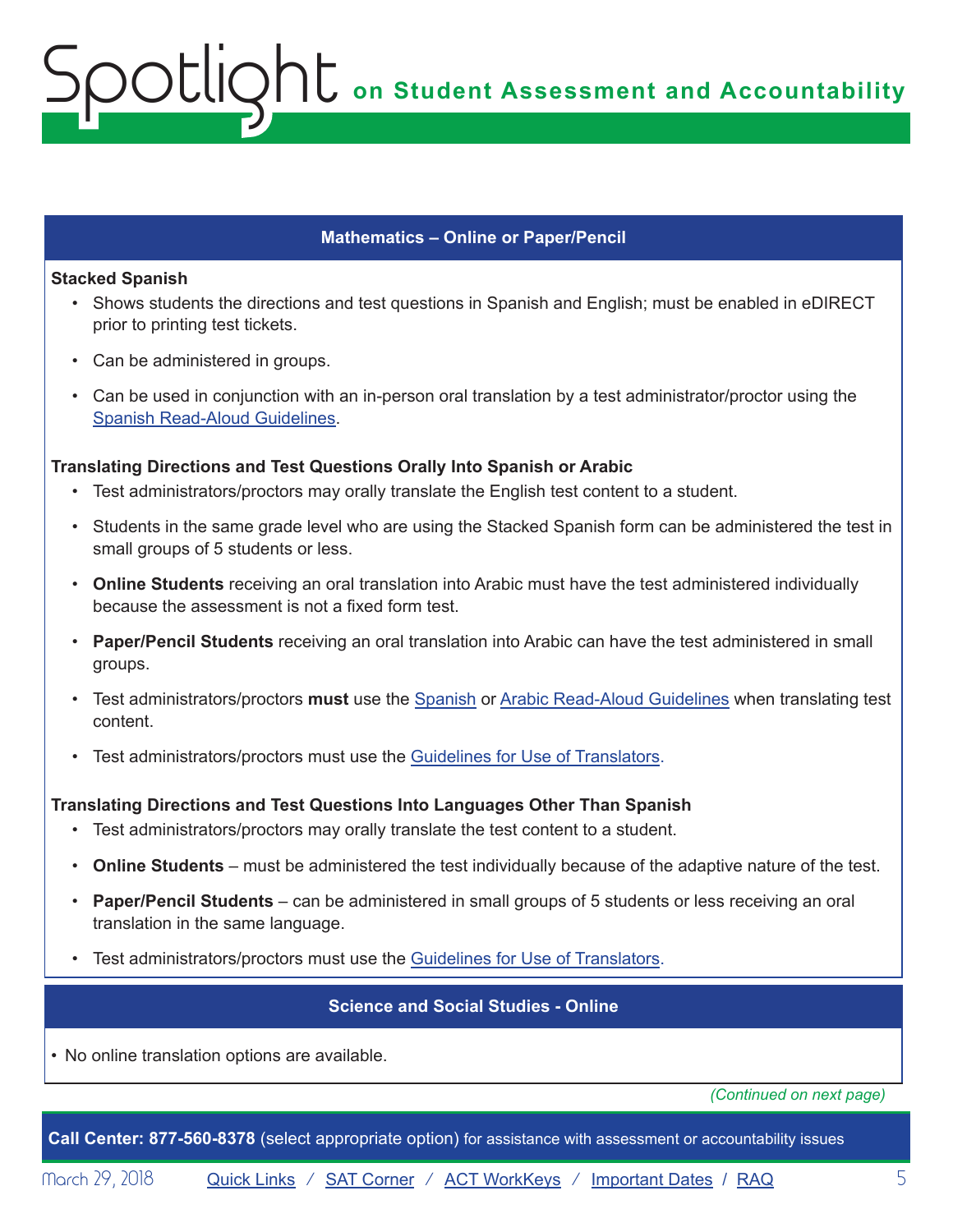#### **Science and Social Studies - Paper/Pencil**

#### **Spanish or Arabic DVD**

<span id="page-5-0"></span>Spotlight

- Students view the test questions in English but hear the test content in Spanish or Arabic.
- Can be administered in small groups of 5 students or less.

#### **Translating Directions and Test Questions Into Languages Other Than Spanish or Arabic**

- Test administrators/proctors may orally translate the test content to a student.
- Test administrators/proctors must use the **Reader Script** instead of the test booklet for the oral translation into a language Spanish or Arabic.
- Can be administered in small groups of 5 students or less receiving the same oral translation.

### **English Language Arts (ELA) - Online or Paper/Pencil**

• No translation options available.

## **Testing Policy for Recently Arrived, First-Year English Learner Students**

The Michigan Department of Education is able to provide certain exceptions to the state assessment policy for first-year, English learner (EL) students. Students who are identified as Limited English Proficient (LEP) in the Michigan Student Data System (MSDS) and have been enrolled in U.S. schools (excluding Puerto Rico) for 12 months or less at the time of taking a state assessment may be eligible to receive a one-time exception from having to take the English language arts portion of state assessments.

Educators should review the [Office of Educational](http://www.michigan.gov/documents/mde/2018_EL_First-Year_Testing_Policy_608193_7.pdf)  [Assessment and Accountability's guidance document](http://www.michigan.gov/documents/mde/2018_EL_First-Year_Testing_Policy_608193_7.pdf) to ensure that all of the correct district steps are followed for each state assessment.

## **MI-Access Test Administration Training Presentation Available**

The 2018 MI-Access Test Administration Training is now available on the [MI-Access web page \(www.](http://www.michigan.gov/mi-access) [michigan.gov/mi-access\)](http://www.michigan.gov/mi-access). It is posted under the **What's New**, **Current Assessment Administration**, and **Professional Development** sections of the web page.

This PowerPoint presentation covers activities by specific staff roles for the MI-Access administration. It is designed to explain the unique features of paper/ pencil and online components of all of the MI-Access assessments. This presentation is a great resource as you train or prepare to administer the 2018 MI-Access.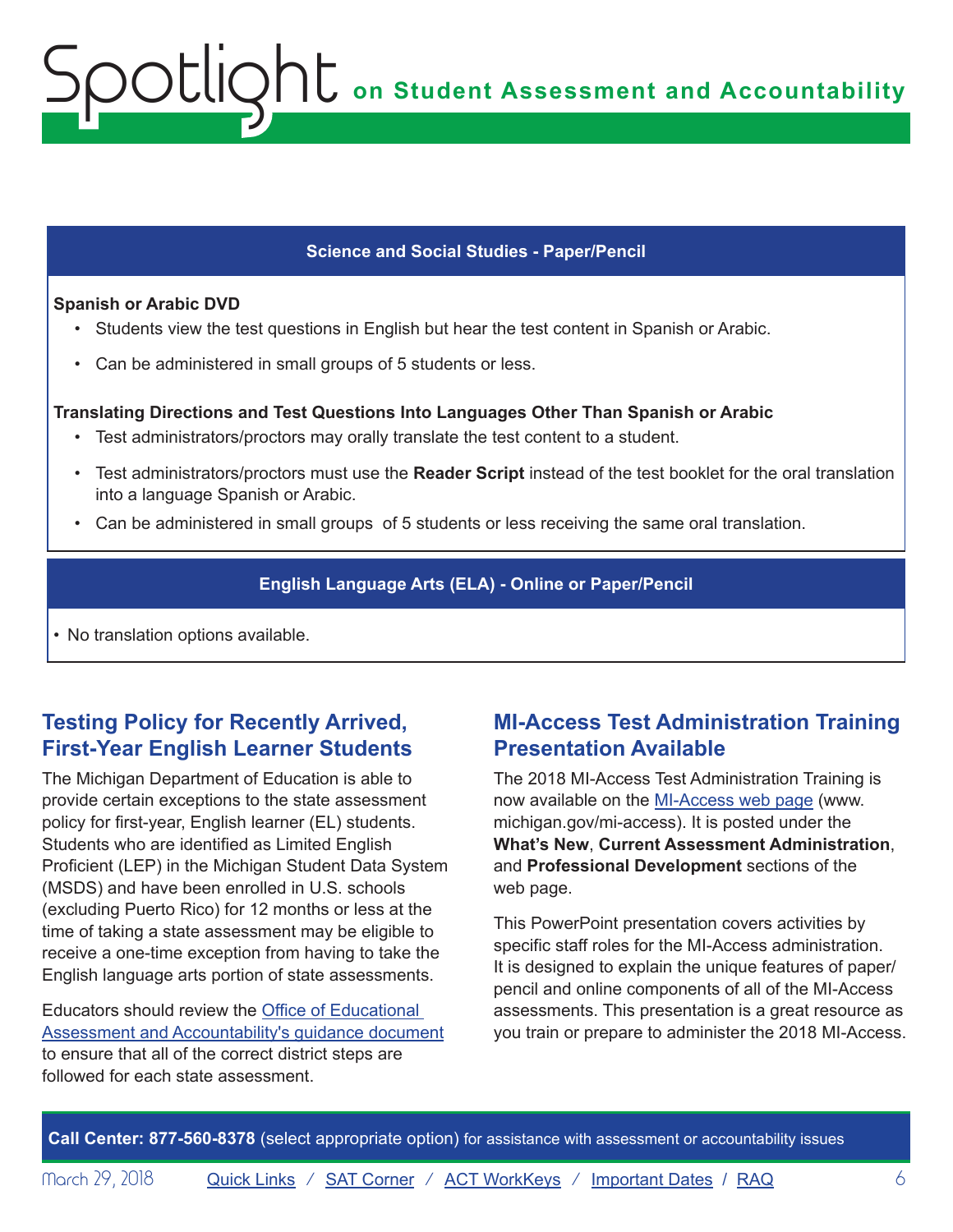# <span id="page-6-0"></span>**School Accountability Data in Secure Site and Upcoming Public Release**

The Michigan Department of Education (MDE) has provided authorized school and district [Secure Site](http://www.michigan.gov/oeaa-secure) ([www.mi.gov/oeaa-secure\)](http://www.michigan.gov/oeaa-secure) users a month-long courtesy window to review embargoed 2016-17 school accountability reports and student datafiles for the new Michigan School Index System. While the preview window in the Secure Site has closed, schools continue to have access to the unsuppressed accountability reports and student datafiles.

### **To get started with accountability reports in the Secure Site, please review the** [2016-17 Resource](http://www.mi.gov/documents/mde/Accountability_Preview_Window_Resource_Toolkit_615468_7.pdf)  [Toolkit](http://www.mi.gov/documents/mde/Accountability_Preview_Window_Resource_Toolkit_615468_7.pdf) **for the Accountability Preview Window**.

Resources to help schools and districts communicate school index results with the public, along with many other support materials, are described and linked in the Toolkit. These resources, as well as the Toolkit itself, are also available on the [Accountability web](http://www.mi.gov/mde-accountability)  [page](http://www.mi.gov/mde-accountability) (www.michigan.gov/mde-accountability). Click on the [Michigan School Index System Preview Window](http://www.michigan.gov/mde/0,4615,7-140-81376_59490-251853--,00.html)  [Resources - NEW!](http://www.michigan.gov/mde/0,4615,7-140-81376_59490-251853--,00.html) link under the **Resources for Educators** section.

Please note that school index results are to remain embargoed until the public release of index results on [MISchoolData.org](http://MISchoolData.org) later this week.

# **Example Project Accepting New Coach Applications through May 4, 2018**

The Formative Assessment for Michigan Educators (FAME) project is entering its eleventh year and is seeking interested educators who would like to lead a local learning team of teachers to explore, implement, and reflect on formative assessment practices in their

classrooms. FAME coaches are not expected to be the local expert on the formative assessment process – rather FAME coaches are learners along with their learning team.

More information on the FAME project and access to the online [2018-19 New FAME Coach application](https://www.surveymonkey.com/r/FAMEnewcoaches) is available on the [MDE Formative Assessment Process](http://www.michigan.gov/formativeassessment)  [page \(www.michigan.gov/formativeassessment](http://www.michigan.gov/formativeassessment)) under **What's New**.

The deadline to apply is **Friday, May 4, 2018**. If you have any questions, contact Kimberly Young, MDE/ OEAA at [youngk1@michigan.gov](mailto:youngk1%40michigan.gov?subject=) or 517-373-0988.



- 81% of FAME coaches indicated that the Cognitive Coaching training offered as a part of their coach training was very helpful.
- 68% of respondents indicate that one of the most beneficial aspects of being on a learning team was to reflect with their colleagues on using formative assessment in their classrooms.
- "We just so appreciate the opportunity to participate in FAME, Adaptive Schools and Cognitive Coaching and we appreciate all of the resources shared with us by our Lead. Thank you!"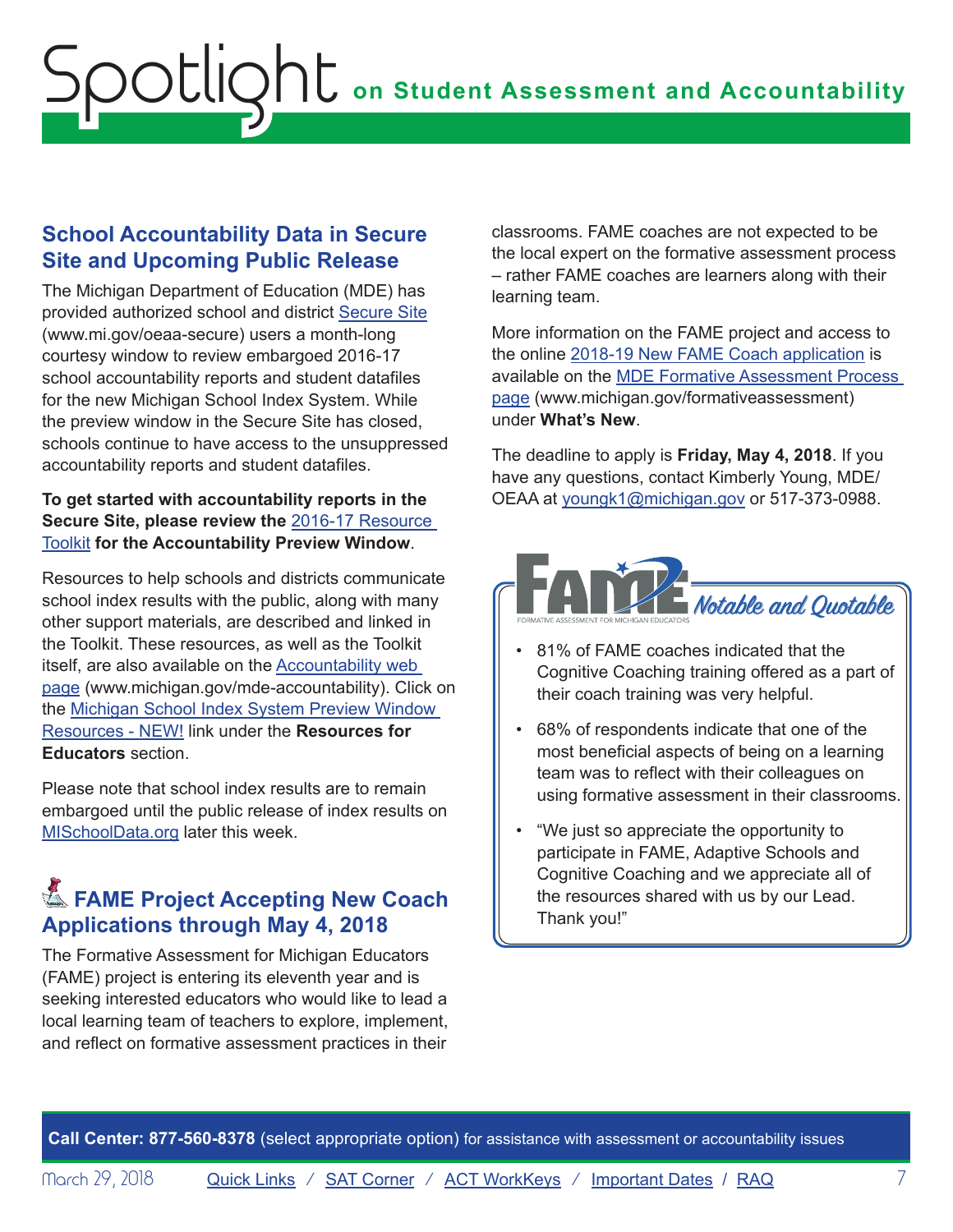# <span id="page-7-1"></span><span id="page-7-0"></span>SAT Corner

 *Information on SAT*™*, PSAT 8/9*™*, and PSAT10*™ *provided by the College Board*

## **Questions about Spring PSAT 8/9, PSAT 10, or SAT?**

- call the Michigan Educator Hotline: 866-870-3127 (select Option 1)
- email [michiganadministratorsupport@](mailto:michiganadministratorsupport%40collegeboard.org?subject=) [collegeboard.org](mailto:michiganadministratorsupport%40collegeboard.org?subject=)

## **SAT Preadministration Session: Student Answer Sheet Instructions**

Students should be provided a copy of the Student Answer Sheet Instructions for use during the preadministration session. This will walk students through the questions of the optional questionnaire as well as provide college codes for identifying the student's four free score sends.

Please be aware of an error on page 2 that refers to an incorrect page number of the answer sheet. Share the following information with your associate supervisors: Before beginning the preadministration script, direct students to turn to page 2 of their SAT School Day Student Answer Sheet Instructions and find at the top of the second column "Turn to page 7 of the answer sheet." Then direct them to replace the "7" with "11." Return to the script and start your preadministration session.

# **Pearson Access Next**

If you received an email indicating that an order has been placed in Pearson Access Next, please disregard. These are automated emails that went out accidentally to some educators. You will not be able to access the order details. If you have additional materials being sent to you, use the tracking information in the Secure Site to track your shipments.

## **Reminder: Apply Pre-ID Labels to Answer Sheets**

It is **imperative** that the correct Pre-ID label be applied to all PSAT 8/9, PSAT 10, and SAT with Essay answer sheets. For students pre-identified after the deadline of February 13, 2018, labels must be locally printed from the Secure Site and applied to the answer sheet.

## **Requesting Makeup Materials**

Test supervisors will receive an email on **April 9, 2018** with a link to a survey to assist in determining makeup materials. **NOTE: You must respond to the survey even if you don't need makeup materials so we can accurately track responses.**

The survey will only inquire about materials needed for students who are required to test on the primary test day and will inquire about the number of students who were absent (not their names) and the type of irregularities (if any).

The survey will **NOT** inquire about makeups for students testing in the accommodated window, as they have from April 10–24, 2018 to test. If an irregularity occurs for a student testing in the accommodated window, TAS (Testing Administration Services) will follow up with guidance on the potential for a makeup.

Schools should not need makeup materials for PSAT 8/9 or PSAT 10, as you are directed to securely store the unused materials until the makeup date. If you mistakenly return these tests, you must use the makeup survey to request

*(Continued on next page)*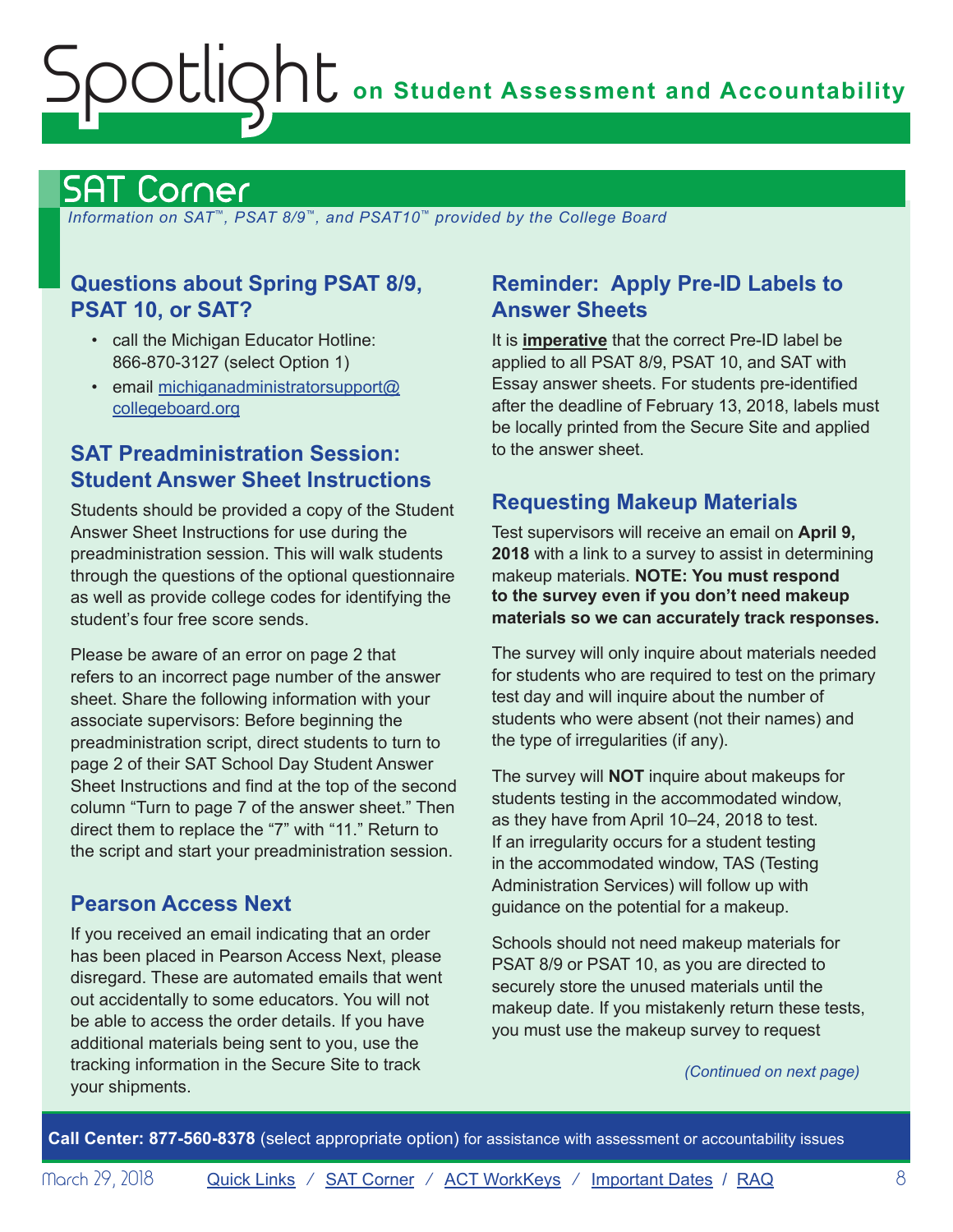additional materials. The survey should therefore be used if a school needs additional PSAT testing materials.

**Each survey (one for each assessment) MUST be submitted by April 12, 2018 at 11:59 PM EST. If you do not respond to the survey, you will not receive makeup materials.**

For schools with off-site locations, the test supervisor at the primary AI will receive the email(s) to submit for makeup materials. Each off-site supervisor should notify the primary test supervisor of how many absent students or the types of irregularities at each off-site location. The test center supervisor should then submit a consolidated response, one for each assessment.

## **SAT School Day Fee Waivers**

Although the Michigan Department of Education pays for the cost of the SAT, eligible students can still utilize the benefits of an SAT School Day fee waiver. Fee waivers will be delivered to schools the week of **April 16, 2018**. More information about eligibility and benefits will be available in the April 12 edition of Spotlight.

## **Webinar**

For those of you not able to attend the Testing Tips webinar on March 21, 2018, the presentation is posted on th[e MME web page](www.michigan.gov/mme) ([www.michigan.gov/](www.michigan.gov/mme) [mme\)](www.michigan.gov/mme) under **SAT College Entrance Assessment**.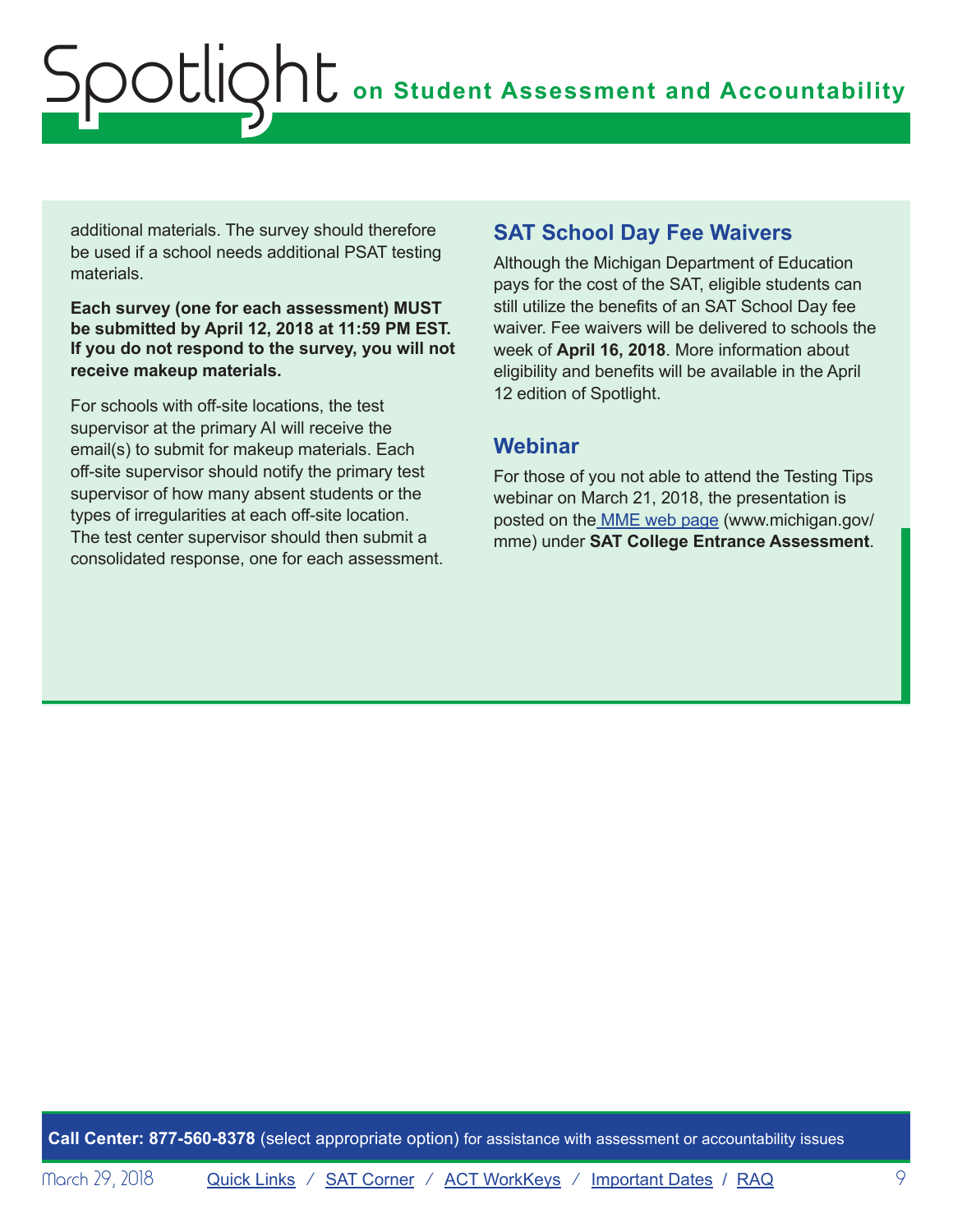<span id="page-9-1"></span><span id="page-9-0"></span>

Information on ACT WorkKeys<sup>®</sup> provided by the ACT<sup>®</sup>.

## **Question & Answer Webinars**

The audio recordings and the PowerPoint presentations from the February 6 and March 20, 2018 Question & Answer webinars have been posted on the [ACT hosted website](http://www.act.org/stateanddistrict/michigan) ([http://www.act.](http://www.act.org/stateanddistrict/michigan) [org/stateanddistrict/michigan\)](http://www.act.org/stateanddistrict/michigan) in the **Preparation** stage under **Prepare Your Staff**. For easier access, the recordings from both session have been converted to YouTube files.

## **Test Day Activities**

In previous Spotlight newsletters we've shared information about preparing for the ACT WorkKeys test administration. This week we'll focus on Test Day Activities.

A sample test day schedule for standard-time testing is given below.

| 7:30 AM   | Arrival of testing staff                                                                                                                                                                                                                                                       |
|-----------|--------------------------------------------------------------------------------------------------------------------------------------------------------------------------------------------------------------------------------------------------------------------------------|
| 7:45 AM   | Briefing session with school staff                                                                                                                                                                                                                                             |
| $8:00$ AM | Arrival, identification, and seating of<br>examinees                                                                                                                                                                                                                           |
| $8:15$ AM | 1) Begin reading verbal instructions<br>2) Distribute secure test materials<br>3) Administer all 3 tests in order:<br>Workplace Documents - 55 minutes<br>Applied Math - 55 minutes<br>Break – 15 minutes<br>Graphic Literacy - 55 minutes<br>4) Collect/verify test materials |

### **Briefing Session with School Staff**

Test coordinators must hold a briefing session each test day morning, even with experienced staff:

- on the initial test day (**April 11**)
- every day you are testing within the initial accommodations window (**April 11 – 24**)
- on the makeup test day (**April 25**) if you are testing on this day
- every day you are testing within the makeup accommodations window (**April 25 – May 1**)

Be sure to discuss any school-specific information (e.g. policies on cellphones and other electronic devices, the wearing of hats, and how to handle the break between tests 2 and 3). Remind staff that their cell phones must be turned off before testing begins.

Be sure every room supervisor has a copy of:

- the ACT Calculator Policy
- the Standard Time or the Accommodations Administration Manual as appropriate for their testing session
- the Test Administration Forms (the 4-page folder containing the Test Room Report, the Seating Diagram, the Administration Report, and the Roster)
- an Irregularity Report

#### *(Continued on next page)*

**11:30 AM** Dismiss examinees

**Call Center: 877-560-8378** (select appropriate option) for assistance with assessment or accountability issues

Morch 29, 2018 **[Quick Links](#page-0-0)** / **[SAT Corner](#page-7-1)** / **[ACT WorkKeys](#page-9-1)** / **[Important Dates](#page-13-1)** / **[RAQ](#page-15-1)** 10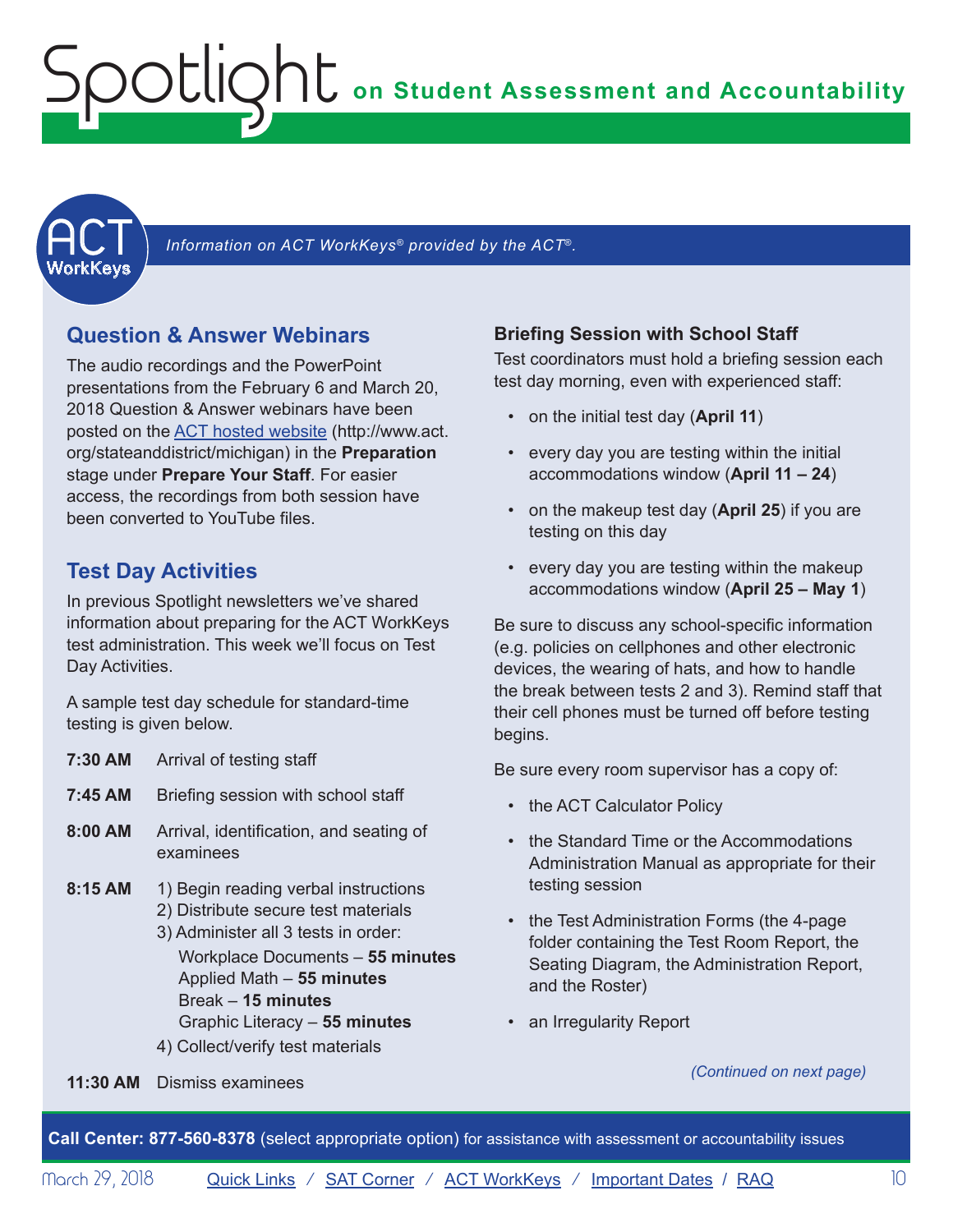When distributing test booklets, the test coordinator and each room supervisor must record the number and sequence(s) of forms received by the room supervisor, initialing the "Before Testing" section of the Test Room Report on page 1 of the set of Test Administration Forms. After the test, test booklet counts must also be reconciled and initialed using the "After Testing" Section on the same form.

#### **Arrival, Identification, and Seating of Examinees**

If possible, perform an initial check at a central location, such as the entrance or lobby of the building, before examinees go to their test room to be checked in. Make announcements about the prohibited use of cell phones and electronic devices as many times as necessary as examinees arrive.

When you are ready to admit examinees to the test room, be sure to do the following:

- Admit examinees by checking them in, one-byone, at the door of the test room.
- Verify that the identification is acceptable per ACT requirements (see pages 22 and 23 of the [ACT WorkKeys Administration Manual](https://www.act.org/content/dam/act/secured/documents/pdfs/WK-Admin-SD-Std-Time-Paper-Secured.pdf) or pages 33 and 34 of the [ACT WorkKeys](https://www.act.org/content/dam/act/secured/documents/pdfs/WK-Admin-SD-Accoms-Secured.pdf)  [Accommodations Administration Manual](https://www.act.org/content/dam/act/secured/documents/pdfs/WK-Admin-SD-Accoms-Secured.pdf)).
- Record the type of ID for each student on the **Roster**
- Do not delay testing waiting for an examinee to bring identification or allow testing of late examinees once you have started distributing test forms to examinees.

After an examinee has been identified and the roster marked, direct them to a specific seat. **Do not allow examinees to choose their own seats.** Separate friends and relatives or examinees who arrive together.

If an examinee is absent, mark a dash beside their name on the roster. The test coordinator will determine if the examinee is eligible for makeup testing.

If an examinee arrives too late to be admitted into the testing room, deny their admission, and write "denied" beside their name on the roster. Schedule this examinee for makeup testing.

Examinees' personal belongings must be placed under the seats, and examinees are not permitted to access them during testing. They must not use or access the following items at any time while in the test room:

- cell phones and other electronic devices must be turned off and placed out of sight
- textbooks, foreign language or other dictionaries, scratch paper, notes, or other aids
- highlight pens, colored pens or pencils, correction fluid/tape
- reading materials
- tobacco in any form
- food and beverages (including water)

Examinees may have a personal timepiece such as a watch, timer, or stopwatch, provided it is not on the desk, a distraction to others, or a prohibited device.

*(Continued on next page)*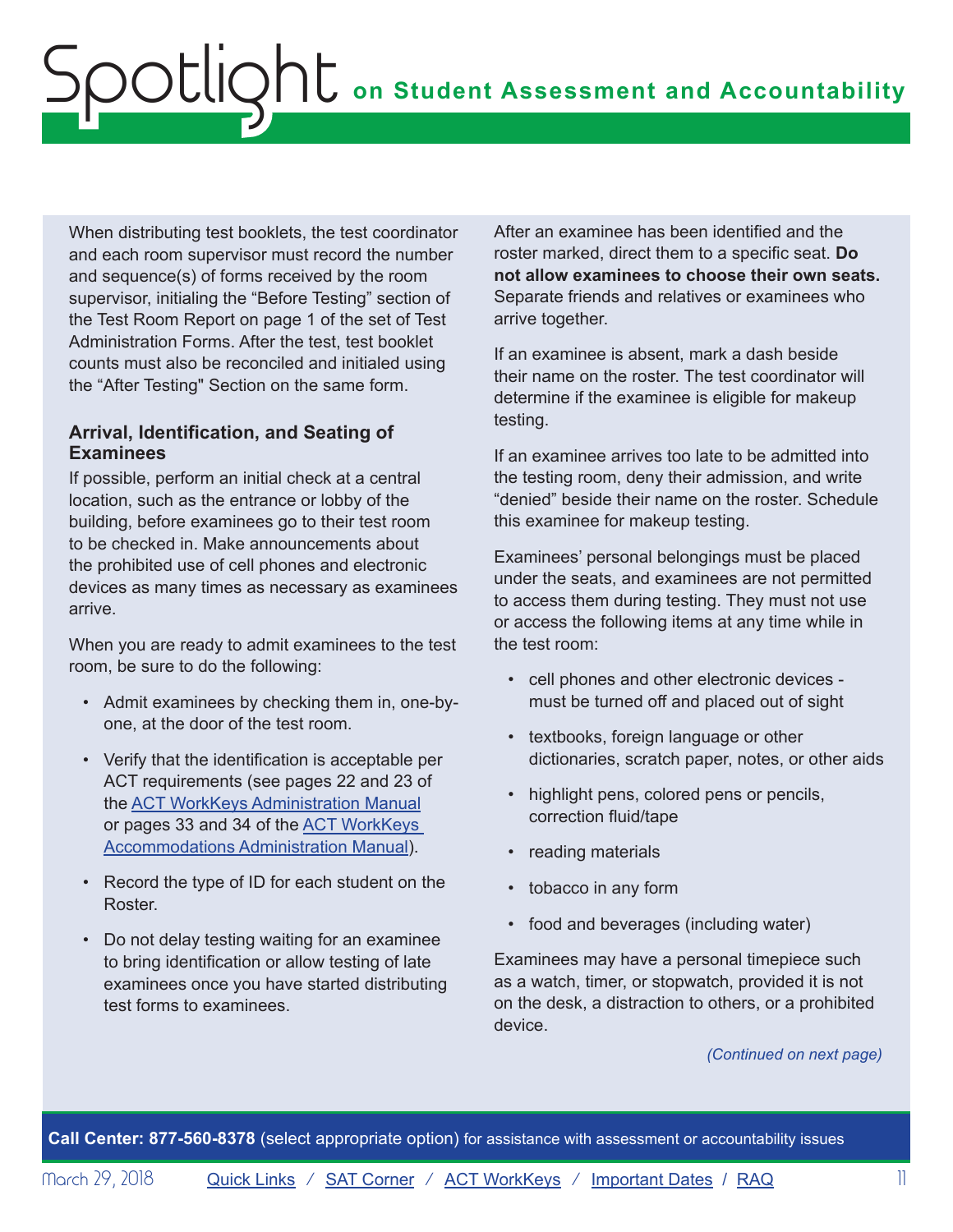You must check for prohibited calculators during the Applied Math test (test 2). Check periodically to make sure examinees did not switch calculators after the first check. If you discover an examinee using a prohibited calculator, dismiss the examinee and void the answer document. Document the dismissal on the Irregularity Report.

### **Reading Verbal Instructions**

Verbal instructions can begin as soon as students who've reported on time are seated but no later than 9:00 AM. If starting any later, complete an Irregularity Report. Absolutely no one may be admitted to the test room after test forms have been distributed.

Use the guidelines on page 25 of the ACT [WorkKeys Administration Manual](https://www.act.org/content/dam/act/secured/documents/pdfs/WK-Admin-SD-Std-Time-Paper-Secured.pdf) or page 36 of the [ACT WorkKeys Accommodations Administration](https://www.act.org/content/dam/act/secured/documents/pdfs/WK-Admin-SD-Accoms-Secured.pdf)  [Manual](https://www.act.org/content/dam/act/secured/documents/pdfs/WK-Admin-SD-Accoms-Secured.pdf) to make general announcements regarding:

- cell phones and electronic devices
- calculators
- hats
- institutional requirements
- nervous noise
- restrooms

To ensure uniform administrations throughout the state, follow the instructions in the administration manuals exactly and read the directions verbatim. Do not deviate from the text. Practice reading the instructions before test day.

If examinees are completing the demographic portion of the answer document as part of the test session, follow the instructions that begin on page

36 of the [ACT WorkKeys Administration Manual](https://www.act.org/content/dam/act/secured/documents/pdfs/WK-Admin-SD-Std-Time-Paper-Secured.pdf) or page 48 of the [ACT WorkKeys Accommodations](https://www.act.org/content/dam/act/secured/documents/pdfs/WK-Admin-SD-Accoms-Secured.pdf)  [Administration Manual.](https://www.act.org/content/dam/act/secured/documents/pdfs/WK-Admin-SD-Accoms-Secured.pdf) An additional 15-30 minutes may be needed for completing the demographic information.

If examinees previously completed the demographic portion of the answer document in a pre-test session, follow the instructions that begin on page 39 of the [ACT WorkKeys Administration](https://www.act.org/content/dam/act/secured/documents/pdfs/WK-Admin-SD-Std-Time-Paper-Secured.pdf)  [Manual](https://www.act.org/content/dam/act/secured/documents/pdfs/WK-Admin-SD-Std-Time-Paper-Secured.pdf) or page 51 of the [ACT WorkKeys](https://www.act.org/content/dam/act/secured/documents/pdfs/WK-Admin-SD-Accoms-Secured.pdf)  [Accommodations Administration Manual](https://www.act.org/content/dam/act/secured/documents/pdfs/WK-Admin-SD-Accoms-Secured.pdf).

### **Distribute Secure Test Materials to Examinees**

At the designated time during the verbal instructions, individually hand each examinee a test booklet. Do not pass them back or across aisles. **Keep an exact count of the number of test booklets distributed.** Be sure to write the test booklet number for each examinee on the Seating Diagram.

## **Administer All 3 Tests in Order**

The tests must be administered in the order listed above for all examinees in all rooms. If this order is altered, the answer documents will not be scored.

As you begin testing, enter the actual time you announce START on the Timing Report, then calculate the projected STOP time and the time for the verbal announcement of 5 minutes remaining. Before you announce 5 minutes remaining and before you call stop, check your timepieces carefully against the time you have written down. Make sure you record the actual times you make your announcements. You may post the start and stop times on the board at the start of the test.

*(Continued on next page)*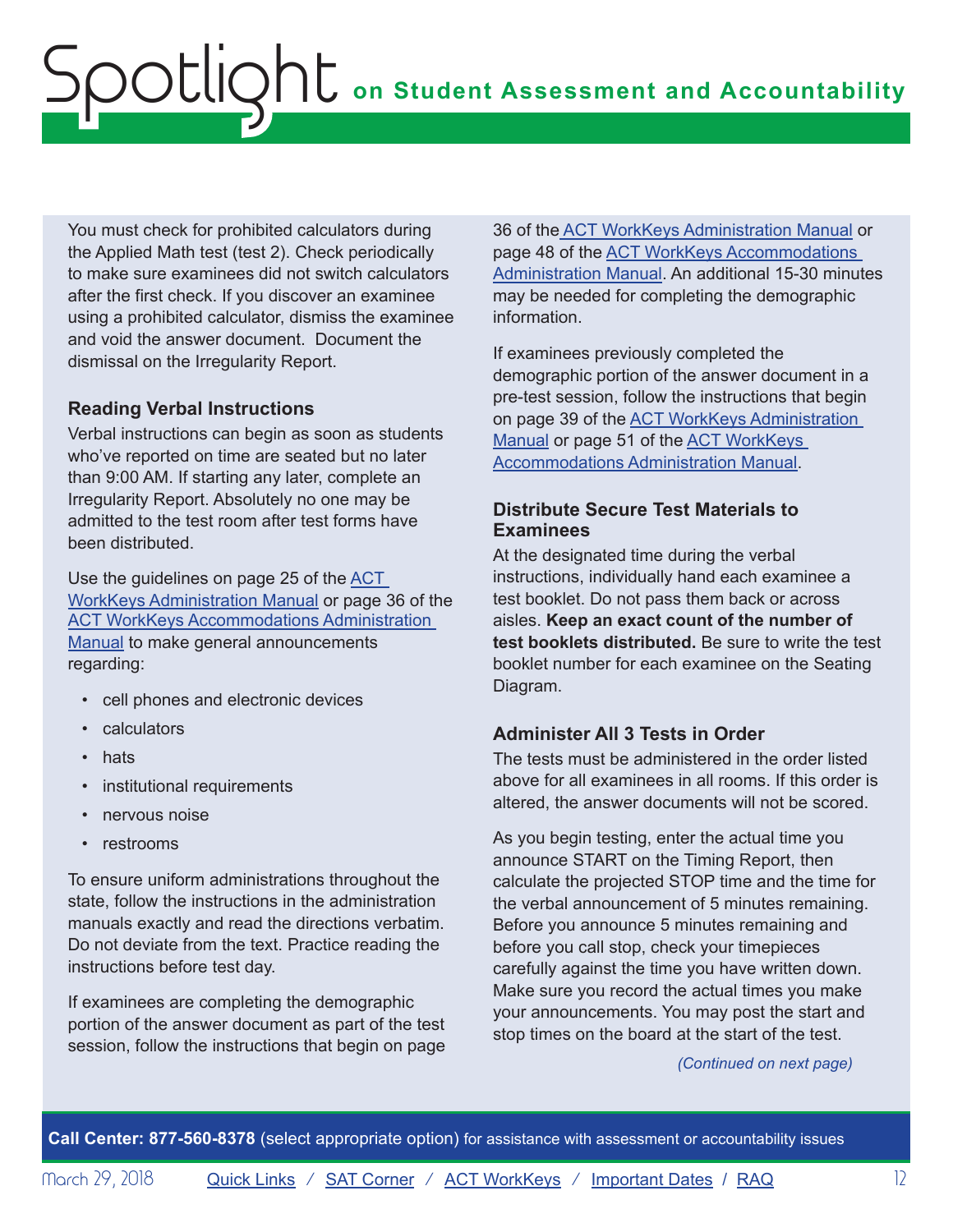#### **During the tests...**

- Complete the Seating Diagram included in the Test Administration Form. If you need to verify booklet numbers, do so at the break. Complete every item on the form.
- Continuously monitor examinees during testing and the break for irregularities and prohibited behavior. Policies and procedures begin on page 30 of the [ACT WorkKeys Administration](https://www.act.org/content/dam/act/secured/documents/pdfs/WK-Admin-SD-Std-Time-Paper-Secured.pdf)  [Manual](https://www.act.org/content/dam/act/secured/documents/pdfs/WK-Admin-SD-Std-Time-Paper-Secured.pdf) or page 42 of the **ACT WorkKeys** [Accommodations Administration Manual](https://www.act.org/content/dam/act/secured/documents/pdfs/WK-Admin-SD-Accoms-Secured.pdf).

For standard-time examinees, the full 55 minutes must be given for each test, even when it appears that all students have finished early.

Examinees testing with extended time (Time-anda-Half, Double-Time, Three Hours) may begin the next test if all examinees in the room complete a test before time is called. Be sure to document the actual stop time on the Timing Report.

There must be a full 15-minute break between Applied Math and Graphic Literacy for all examinees. Please refer to the March 22, 2018 [Spotlight newsletter](https://www.michigan.gov/documents/mde/Spotlight_3-22-18_618209_7.pdf) ([www.michigan.gov/mde](http://www.michigan.gov/mde-spotlight)[spotlight](http://www.michigan.gov/mde-spotlight)) for break guidelines.

## **Collect/Verify Test Materials**

After testing is completed and while examinees remain in their seats:

- Collect and count the answer documents individually from each examinee. Turn all the answer documents one way and make certain you have a signed answer document for each examinee.
- Collect the test booklets **individually** from each examinee and make sure they are

signed. Do not allow the booklets to be passed in. Verify that you collect the same number of booklets you distributed. Make sure all Applied Math formula sheets are returned in the test booklets.

• Do not dismiss examinees until you have verified that you collected all the test booklets you distributed and that you have an answer document for each examinee. Under no circumstances should anyone be allowed to examine the test booklets or answer documents after they have been returned to the proctor or room supervisor.

After all answer documents and test booklets have been collected and counted, dismiss the examinees and direct them to the next activity of the day.

Complete the Test Room Report on page 1 of the Test Administration Forms. The number of used and unused test booklets must equal the number you received for your room. Personally return all testing materials to the test coordinator after testing. Examinees may not assist with the transportation of any test materials.

# **Contacting ACT**

If you have questions, you may:

- 1. contact ACT via the [Contact Us web page](http://www.act.org/aap/state/contact.html) [\(www.act.org/aap/state/contact.html](www.act.org/aap/state/contact.html))
- 2. call ACT at 800-553-6244 9:30 AM – 6:00 PM ET
	- standard time: ext. 2800
	- accommodations: ext. 1788
- 3. email accommodations questions to [ACTStateAccoms@act.org](mailto:ACTStateAccoms%40act.org?subject=)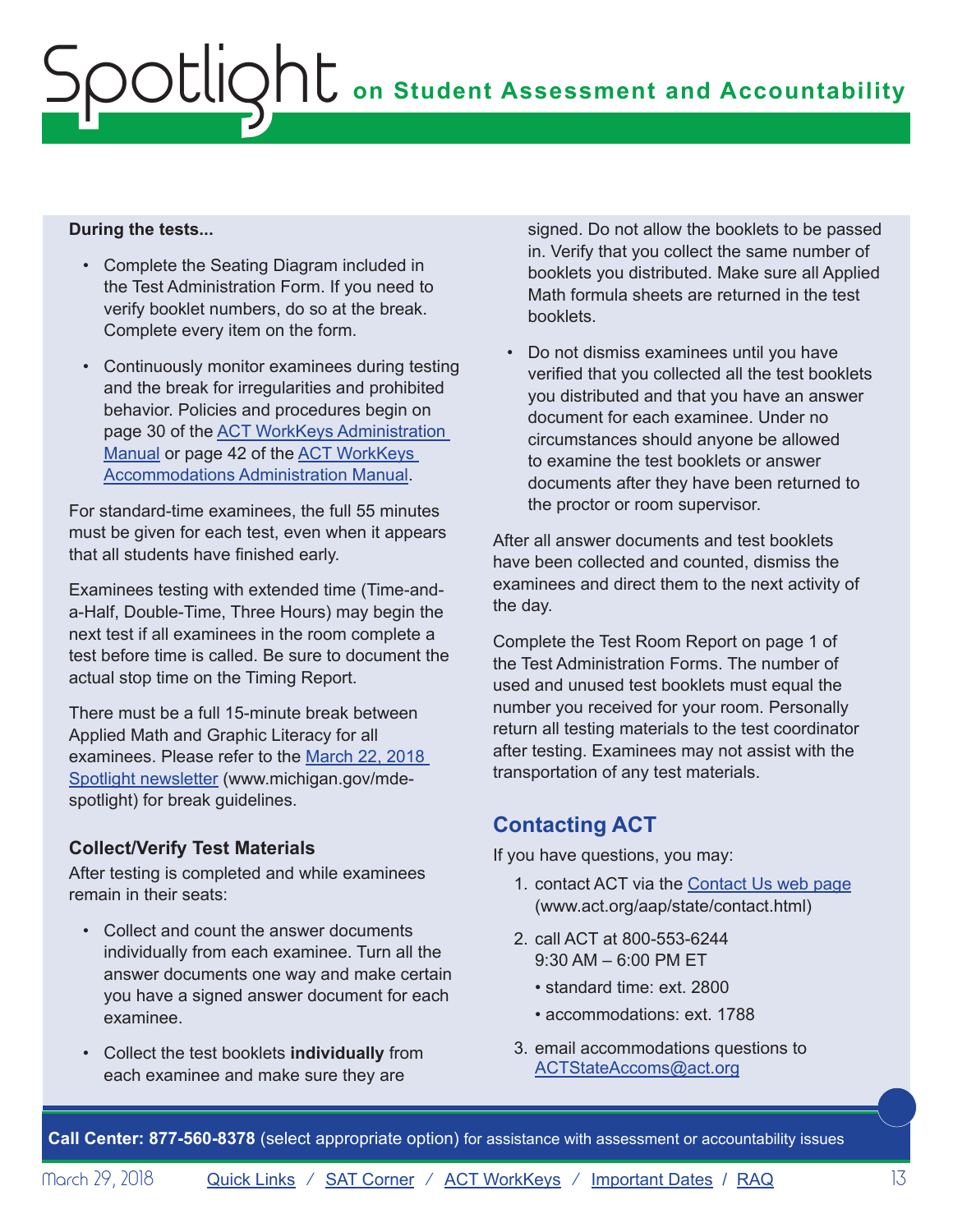# <span id="page-13-1"></span><span id="page-13-0"></span>**Important Dates**

# **Approaching Deadlines!**



**Friday, March 30, 2018**

• **WIDA ACCESS for ELLs** and **WIDA Alternate ACCESS for ELLs** material return shipment date

# **Coming Next Week . . .**

### **April 2 – 4, 2018:**

• **M-STEP–grades 5, 8, and 11** materials arrive in schools for schools that requested alternate delivery dates

# **March 2018**

#### **Now – May 22, 2018:**

• **M-STEP** and **MI-Access** Off-Site Test Administration Request window for individual students, such as homebound or expelled with service students – submit request [here](https://baameap.wufoo.com/forms/offsite-test-administration-request-spring-2018/) ([https://baameap.wufoo.com/forms/offsite-test](https://baameap.wufoo.com/forms/offsite-test-administration-request-spring-2018/)[administration-request-spring-2018/\)](https://baameap.wufoo.com/forms/offsite-test-administration-request-spring-2018/)

# **April 2018**

## **M-STEP**

#### **April 3 – 24, 2018 (closes at noon):**

• **M-STEP–grades 5, 8, and 11** Additional Material Orders Window in the OEAA Secure Site

### **April 9 – May 4, 2018:**

• **M-STEP–grades 5, 8, and 11 Online Test Administration Window**

### **April 24 – May 15, 2018 (closes at noon):**

• **M-STEP–grades 3, 4, 6, and 7** Additional Material Orders Window in the OEAA Secure Site

#### **April 30 – May 25, 2018:**

• **M-STEP–grades 3, 4, 6 and 7 Online Test Administration Window**

## **MI-Access**

#### **April 3 – May 22, 2018 (closes at noon):**

• **MI-Access–grades 3-8 and 11** Additional Material Orders Window in the OEAA Secure Site

### **April 9 – May 25, 2018:**

• **MI-Access Alternate Assessments–grades 3-8 and 11 Online and Paper/Pencil Test Administration Window**

## **SAT/PSAT**

#### **April 10, 2018:**

• **SAT with Essay Initial Test Da**y

### **April 10 and/or 11, 2018:**

• **PSAT for grades 9 and 10 Initial Test Dates**

#### **April 10-12, 2018:**

• **SAT** Order Makeup Materials through the College Board

### **April 10 – 24, 2018:**

• **SAT/PSAT Accommodated Test Administration Window**

#### *(Continued on next page)*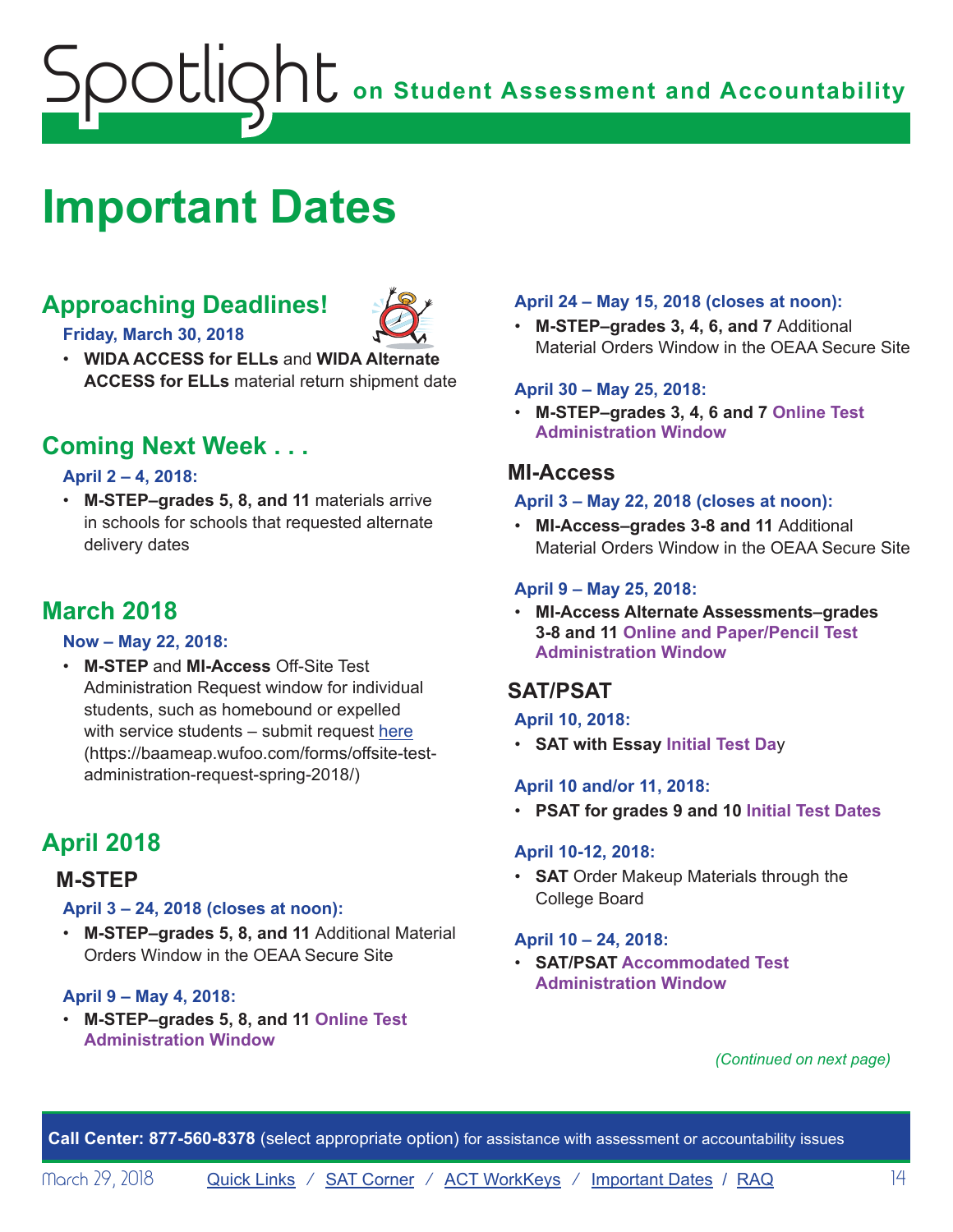## **April 24, 2018:**

• **SAT Makeup Test Day**

## **April 24 – 25, 2018:**

• **PSAT Makeup Test Days**

## **ACT WorkKeys**

### **April 11, 2018:**

• **ACT WorkKeys Initial Test Day**

### **April 11 - 12, 2018:**

• **ACT WorkKeys** Order makeup materials through the Secure Site

### **April 11 – 24, 2018:**

• **ACT WorkKeys Accommodated test administration window**

#### **April 25, 2018:**

• **ACT WorkKeys Makeup standard-time test administration**

### **April 25 – May 1, 2018:**

• **ACT WorkKeys Makeup accommodated test administration window**